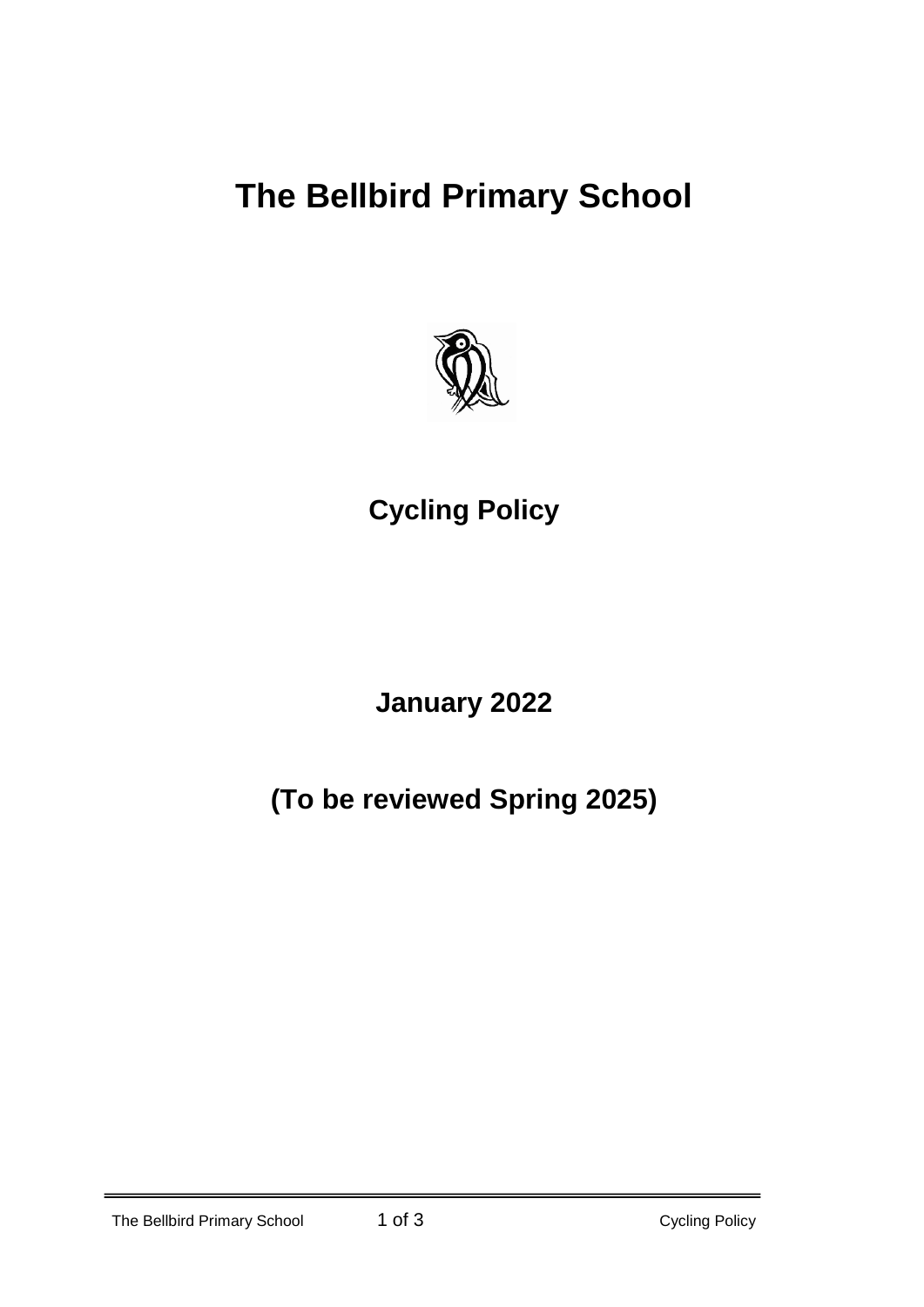## **Introduction**

The Bellbird School recognises the many positive benefits of pupils cycling to and from school. We therefore look to encourage this form of travel behaviour in as many ways as possible. This cycling policy also includes the use of scooters.

## **Benefits of cycling to school include:**

- **IMPROVING health through physical activity.**
- **Establishing positive active travel behaviour.**
- **Promoting independence and improving safety awareness.**
- Reducing congestion, noise and pollution in the community.
- Reducing environmental impact of the journey to school.
- Raising self-esteem

#### **Role of the pupil:**

- To ride to school sensibly and safely following the Highway Code.
- To take advantage of Bikeability cycling or scooting training opportunities as they become available, throughout the school, across the year groups.
- Behave in a manner which shows themselves and the school in the best possible light and to consider the needs of others when cycling.
- To wear a cycle helmet correctly when travelling to and from the school site, including when using a scooter.
- To ensure they can be seen by other road users, by using bicycle lights and wearing high-visibility clothing, as appropriate.
- To dismount upon entering the school site and walk their bicycles or scooters to the storage area.
- To be aware of other pedestrians when wheeling the bicycle or scooter through the school site.
- To make their parent aware of any problems with their bike/scooter and to assist them with maintenance where appropriate.
- To use the bell as a warning when approaching pedestrians.
- To safely store the cycle helmet with the cycle or scooter in the cycle shelter.

#### **Role of the school:**

- To provide Cycling Training in Y6 and other bikeability opportunities if available/appropriate.
- To provide and maintain cycle shelter storage.
- To actively promote cycling or scooting as a positive way of travelling.
- To celebrate the achievements of those who choose to cycle or scooter to school.
- The Bellbird School is not responsible for bicycles or scooters brought on to or left on school premises and is therefore not liable for pupils' bicycles being stolen or damaged by a third party. The cycle storage is behind the school gates that are locked throughout the school day making it unnecessary for cycles to have a cycle lock, though children may use one if they wish.